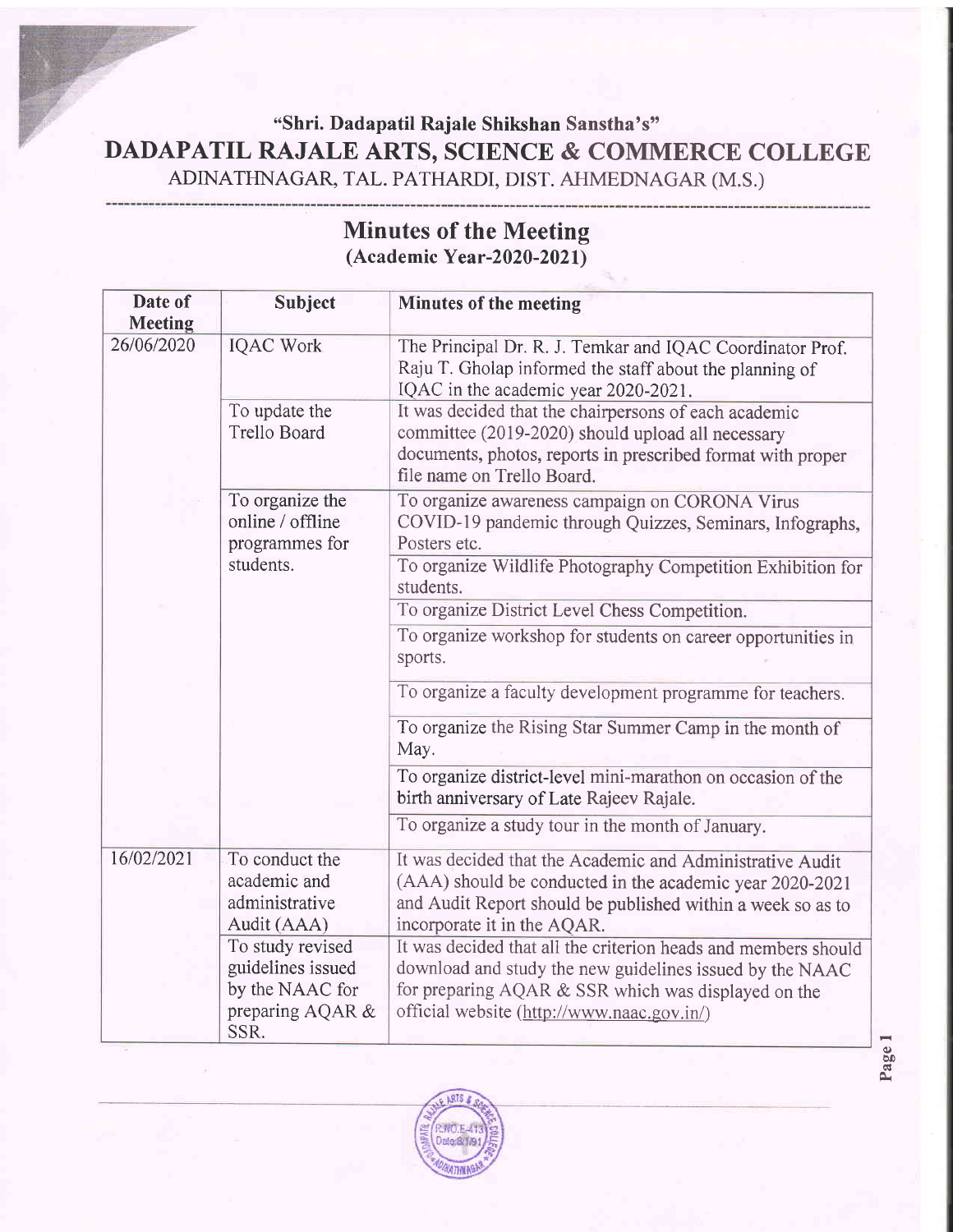|            | To reform the<br><b>NAAC</b> Steering<br>Committee.                        | It was decided to reform the NAAC Steering Committee by<br>adding new members to each criterion.                                                                                                                                                                                     |
|------------|----------------------------------------------------------------------------|--------------------------------------------------------------------------------------------------------------------------------------------------------------------------------------------------------------------------------------------------------------------------------------|
|            | To organize a<br>lecture of the IQAC<br>Coordinator from<br>other college. | It was decided that a lecture of Prof. D. D. Palwe, IQAC<br>Coordinator, Babuji Avhad Mahavidyalaya, Pathardi on<br>"Experiences of Peer Team Visit: Cycle-3" should be<br>organized at the earliest.                                                                                |
| 04/03/2021 | Documentation for<br>preparation for                                       | It was decided that each criterion head and members should<br>download SSR of various colleges and study it carefully.                                                                                                                                                               |
|            | NAAC & AQAR                                                                | It was decided to keep ready scanned copies of various<br>documents like notices, reports, meeting agenda and minutes<br>especially by Examination Department, Student Development<br>Cell and Women Cell.                                                                           |
|            |                                                                            | It was decided that each criterion head and members should<br>go through the SWOC analysis and recommendations given<br>by the peer team of the previous cycle.                                                                                                                      |
| 19/03/2021 | <b>Criterion Wise</b><br>Presentation                                      | It was decided that the criterion wise presentation should be<br>made and submit the report to fill up the AQAR 2019-2020.                                                                                                                                                           |
|            |                                                                            | It was decided that the criterion-wise presentations with<br>calculated marks as per the recommendation report of NAAC<br>Peer Team in the second cycle should be made in the meeting<br>to be held on 27/03/2021.                                                                   |
|            |                                                                            | It was decided that Dr. J. N. Nehul, head of Criterion-II<br>should prepare the formats needed for the documentation and<br>uploading the data on the college website as per the<br>guidelines of Criterion-II. These formats should be given to<br>all the heads to the department. |
|            | Academic and<br>Administrative<br>Audit (AAA 2019-<br>2020)                | It was decided that the AAA (2019-2020) should be<br>conducted during 15/06/2019 to 31/12/2020. The<br>documentation in prescribed format should be ready for<br>Academic and Administration Audit (AAA).                                                                            |
|            |                                                                            | It was decided that the Academic and Administrative Audit<br>(AAA 2019-2020) should be conducted during 30/03/2021 to<br>03/04/2021.                                                                                                                                                 |
|            |                                                                            | It was decided that IQAC should prepared the programme for<br>academic & administration audit (AAA) and circulated to<br>internal audit team.                                                                                                                                        |
|            |                                                                            | It was decided that the departmental report should be written<br>in English with appropriate photographs as per the formats<br>given by the IQAC.                                                                                                                                    |
|            |                                                                            | It was decided that the information of non-grant faculty from<br>each department should be sent to the IQAC in the prescribed<br>format provided by the IQAC.                                                                                                                        |



q) bo